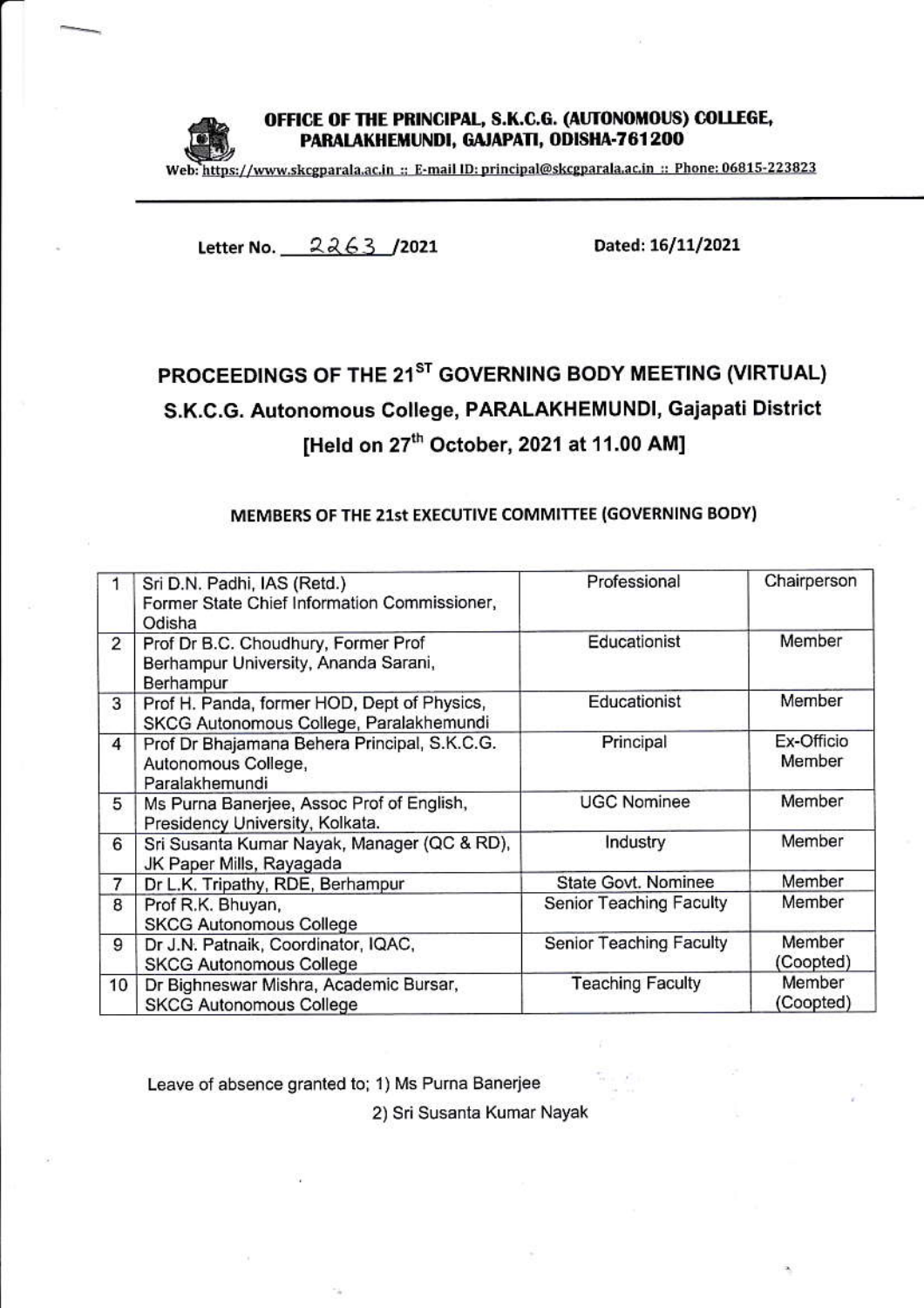- 1. The Principal, Dr Bhajamana Behera, after a formal welcome address to all the esteemed members present online, requested Chairman Sri DN Padhi, IAS (Retd.) to preside over and carry forward the rest of the day's proceedings.
- 2. The Chairman while welcoming the members also expressed his appreciation and satisfaction that despite all inconveniences and Covid-19 related disruptions, the members made it to the GB meeting and actively took part in the meeting.
- 3. The items, as per the Agenda were then taken up. The Chairman urged all members to confirm if they have received and gone through the Proceedings of the previous (20th) GB meeting held on 28<sup>th</sup> April, 2021, to which all the members confirmed. Thereafter the ATR (action taken report) was reviewed. On request of the Chairman, Dr J N Patnaik, Member, read out the ATR, point-wise and the discussions continued thereupon.
- 4. The Chairman and members were apprised about the status of the 'Unauthorized occupation and encroachment of the College lands". The Tahasildar, Paralakhemundi on request of the College authority, after survey supplied the relevant RoRs of the college land mentioning the extent of unauthorized occupation, the details of which was passed on to the Higher Education Department, Govt. of Odisha for information and necessary action.
- 5. As desired by the Chairman and resolved in the last GB meeting the Plantation program was successfully completed in July, 2021, where-in, over 100 saplings of varieties of fast growing, shade plants were planted on the periphery of the college playground with sufficient protective gabions grouted with concrete on ground. Over seventy percent survival of these saplings after 3 months of plantation being a very promising survival rate was appreciated by all members.
- 6. Regarding submission of the renewed proposals to Government for opening of Self-financing Courses, it was unanimously agreed upon to reframe the proposals keeping in view the scope of employability and job-ready potential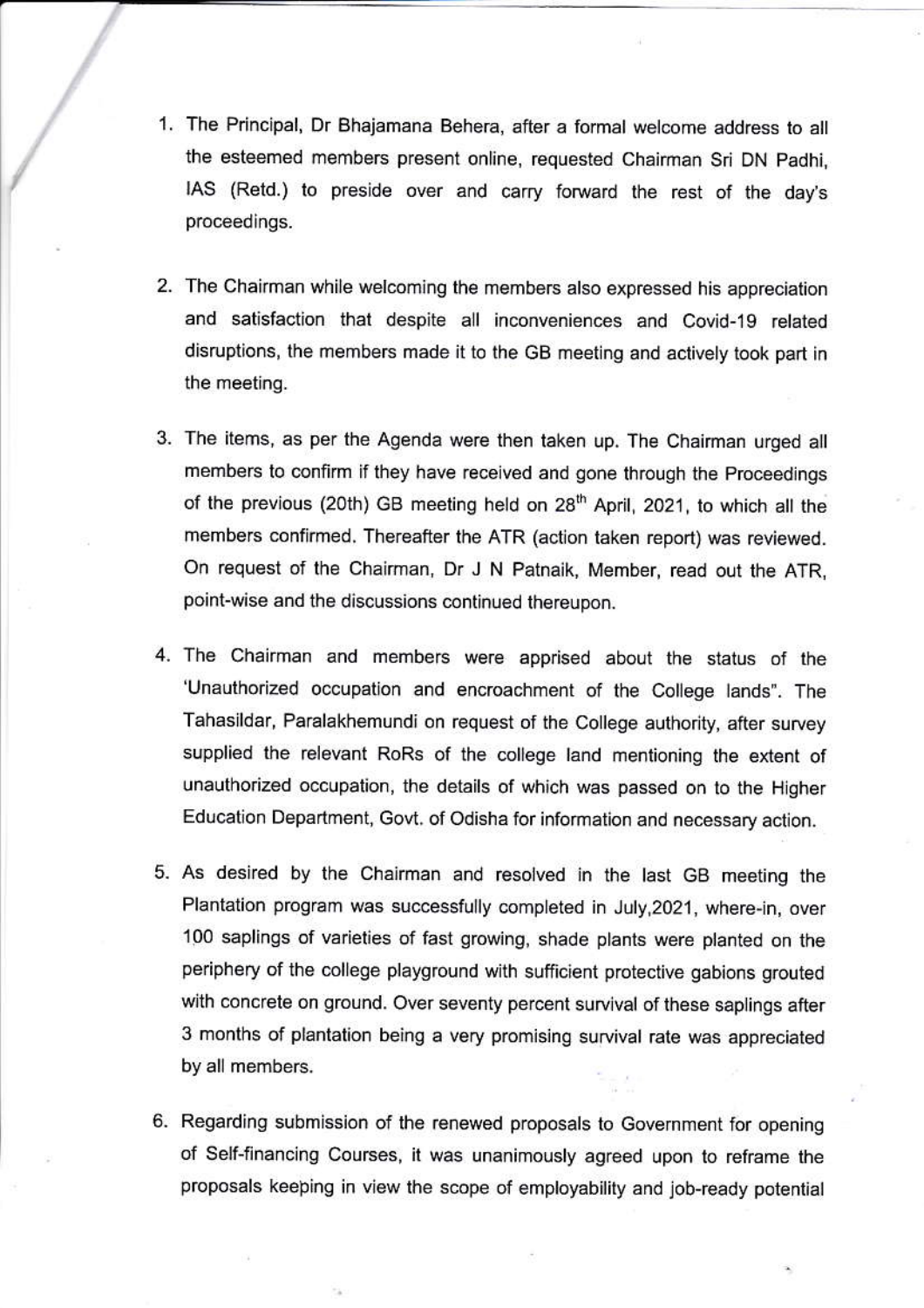of such courses. Further, it was suggested to go for a short survey to profile and map the most sought after Courses and their demand in the job-market. The Chairman advised to get an immediate clarification from the Government on the latest guidelines/modalities for opening such courses on SF mode and to move forward with incremental approach (Two course first followed by rest two) over a period of time keeping the staff and infrastructure issues in mind.

- 7. The supervision of daily lending-issuing of library books to students as well as the preparation of an error-free Book-accession lists that was assigned to a group of Staff as an emergency measure due to untimely demise of the Librarian, has worked so far, to everyone's advantage and hence was appreciated by the Chairman and other members. On this matter, Prof B.C. Choudhury and Dr L.K. Tripathy, RDE, both suggested to avail the services of any retired library staff of nearby colleges, on outsource basis till a regular librarian is recruited. The Principal assured of exploring such possibilities.
- 8. It was resolved to send a request letter to the Berhampur University by 15th November to nominate new members to the present GB and AC (Academic Council) who have retired or whose tenure is going to be over by end-January, 2022.
- 9. The Chairman desired the Principal should write to the ERO, UGC, Kolkata, asking for a date for a one-to-one interface meeting instead of waiting for their normal schedule, in order to expedite the process of settling all UGC grant related issues at the earliest.
- 10. The Chairman, specifically queried if the Controller Examination is following the Academic and Examination calendar stipulated by the DHE, Govt. of Odisha, post Covid-19 to which the CoE, Sri R.K. Bhuyan, Member, responded explaining that all examination, evaluation and publication of errorfree results are completed within the deadlines specified by the Government.
- 11. Thereafter, the Examination Committee, the Finance and Development Committee resolutions were discussed and approved by the Governing Body.